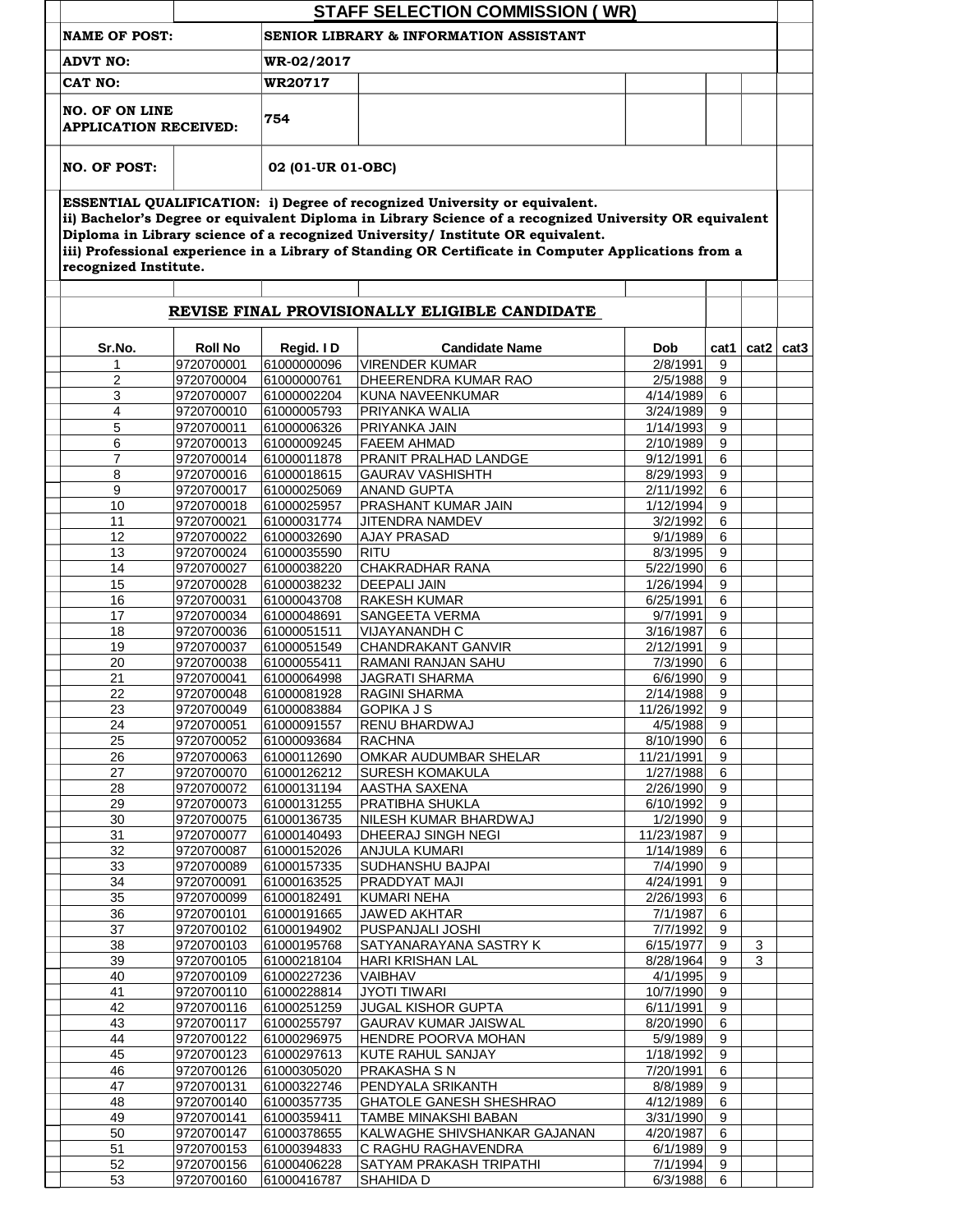| 54  | 9720700162 | 61000421638 | <b>BIJESH S</b>                     | 1/23/1989  | 6 |   |  |
|-----|------------|-------------|-------------------------------------|------------|---|---|--|
| 55  | 9720700165 | 61000427918 | <b>MAGADUM MANGESH BALAWANT</b>     | 9/21/1990  | 9 |   |  |
| 56  | 9720700167 | 61000437756 | <b>KANU CHAKRABORTY</b>             | 1/10/1989  | 9 |   |  |
| 57  |            |             |                                     |            | 9 |   |  |
|     | 9720700169 | 61000445261 | <b>PRAKASH THAKUR</b>               | 1/14/1993  |   |   |  |
| 58  | 9720700170 | 61000447854 | <b>NEESHU PANDEY</b>                | 1/18/1992  | 9 |   |  |
| 59  | 9720700171 | 61000457549 | <b>ARCHANA YADAV</b>                | 5/25/1989  | 6 |   |  |
| 60  | 9720700178 | 61000515718 | TAGARAM CHOUDHARY                   | 7/1/1987   | 6 |   |  |
| 61  | 9720700184 | 61000529680 | <b>GANESH KUMAR YADAV</b>           | 6/1/1989   | 6 |   |  |
| 62  | 9720700186 | 61000536508 | <b>EERLA RAJA SEKHAR</b>            | 2/5/1989   | 6 |   |  |
| 63  | 9720700187 | 61000545619 | ANEKAR SACHIN DNYANDEO              | 4/4/1992   | 9 |   |  |
| 64  | 9720700189 | 61000563987 | <b>SHAN S</b>                       | 5/30/1991  | 6 |   |  |
|     |            |             |                                     |            |   |   |  |
| 65  | 9720700192 | 61000578701 | <b>RANJIT HEGDE</b>                 | 4/6/1988   | 6 |   |  |
| 66  | 9720700228 | 61000636439 | <b>VIRUPAXAPPA HADAPAD</b>          | 6/22/1983  | 6 |   |  |
| 67  | 9720700236 | 61000637800 | <b>PATIL PRAVIN BHAGWAN</b>         | 8/4/1985   | 9 |   |  |
| 68  | 9720700241 | 61000638713 | <b>BANGAR RAVINDRA GABAJI</b>       | 2/5/1989   | 9 |   |  |
| 69  | 9720700252 | 61000642164 | <b>MUTHUKUMARD</b>                  | 5/8/1975   | 6 | 3 |  |
| 70  | 9720700253 | 61000642469 | <b>BORWAR ONKAR SHANKARRAO</b>      | 7/28/1992  | 6 |   |  |
| 71  | 9720700272 | 61000647891 | <b>RITESH KUMAR SEN</b>             | 8/7/1987   | 6 |   |  |
| 72  | 9720700284 | 61000653242 | PATIL PUNAM DILIPRAO                | 5/12/1988  | 9 |   |  |
| 73  | 9720700285 | 61000653380 | <b>SWASTIK CHAKRABORTY</b>          | 5/1/1994   | 9 |   |  |
| 74  | 9720700290 | 61000654317 | WARULKAR ANIKET NARAYAN             | 1/16/1989  | 6 |   |  |
|     |            |             |                                     |            |   |   |  |
| 75  | 9720700292 | 61000654627 | <b>BHOKRE PRAVIN RAMAJI</b>         | 6/29/1988  | 9 |   |  |
| 76  | 9720700297 | 61000655764 | <b>PARVIN</b>                       | 11/18/1989 | 6 |   |  |
| 77  | 9720700301 | 61000656842 | <b>NAGE SAGAR RAMESH</b>            | 7/25/1990  | 6 |   |  |
| 78  | 9720700315 | 61000662351 | <b>SHARIYAN AHMED</b>               | 12/23/1988 | 9 |   |  |
| 79  | 9720700318 | 61000663455 | <b>SHEELA CHOUDHARY</b>             | 7/13/1986  | 6 |   |  |
| 80  | 9720700319 | 61000663615 | <b>GHODAKE MURLIDHAR RAMCHANDRA</b> | 12/26/1984 | 6 |   |  |
| 81  | 9720700321 | 61000663852 | <b>ASHISH SHARMA</b>                | 11/9/1991  | 9 |   |  |
| 82  | 9720700322 | 61000664150 | <b>MOGHE GIRISH SADASHIV</b>        | 6/23/1989  | 9 |   |  |
| 83  | 9720700324 | 61000664507 | <b>ARUN KUMAR</b>                   | 9/28/1985  | 6 |   |  |
| 84  | 9720700325 | 61000664802 | JITENDER MANN                       | 4/7/1989   | 9 |   |  |
| 85  | 9720700327 | 61000665119 | SAWANT VAIJAYANTA VITTHAL           | 1/28/1988  | 9 |   |  |
|     |            |             |                                     |            |   |   |  |
| 86  | 9720700340 | 61000670907 | <b>KATE DHANANJAY POPAT</b>         | 10/8/1989  | 9 |   |  |
| 87  | 9720700343 | 61000673110 | DHUMAL RESHMA JIVANRAO              | 1/7/1990   | 9 |   |  |
| 88  | 9720700354 | 61000679788 | <b>MALI SAMADHAN MOTILAL</b>        | 6/5/1988   | 6 |   |  |
| 89  | 9720700360 | 61000684868 | <b>PRACHI PANDHARINATH AROTE</b>    | 11/23/1986 | 6 |   |  |
| 90  | 9720700364 | 61000688222 | HAJARE DNYANESHWAR SUKHADEV         | 6/14/1990  | 6 |   |  |
| 91  | 9720700366 | 61000690334 | <b>MUMMADI SRUTHI</b>               | 9/7/1992   | 6 |   |  |
| 92  | 9720700372 | 61000694246 | <b>GOLE ANANTA RAMESHWAR</b>        | 6/8/1993   | 6 |   |  |
| 93  | 9720700373 | 61000694434 | NAIK MAHENDRA MADHUKAR              | 6/1/1989   | 9 |   |  |
| 94  | 9720700383 | 61000704487 | <b>DHANDE MANJIRI VILAS</b>         | 9/29/1992  | 9 |   |  |
| 95  | 9720700387 | 61000706612 | <b>BAGAL VIJAYKUMAR VILAS</b>       | 9/26/1988  | 9 |   |  |
|     |            |             |                                     |            |   |   |  |
| 96  | 9720700388 | 61000707137 | PACHPULE VAISHALI BHARAT            | 3/5/1985   | 6 |   |  |
| 97  | 9720700409 | 61000718769 | KALBANDE SAGAR ASHOKRAO             | 10/8/1988  | 6 |   |  |
| 98  | 9720700416 | 61000721121 | <b>NEELAM RANI</b>                  | 9/30/1987  | 9 |   |  |
| 99  | 9720700423 | 61000723838 | <b>BRIJ BHUSHAN MALLIK</b>          | 8/8/1990   | 9 |   |  |
| 100 | 9720700424 | 61000724238 | RITE AMIT SHIVAJI                   | 3/2/1989   | 9 |   |  |
| 101 | 9720700439 | 61000730868 | <b>HARSHAD RAMESH HUJBAND</b>       | 3/28/1988  | 6 |   |  |
| 102 | 9720700442 | 61000731556 | SHASHIKANT KUMAR SINGH              | 2/1/1994   | 9 |   |  |
| 103 | 9720700445 | 61000735156 | <b>BORHADE PRASHANT CHANDRAKANT</b> | 8/8/1990   | 6 |   |  |
| 104 | 9720700467 | 61000748634 | <b>WALUNJ SWAPNIL DASHARATH</b>     | 5/25/1989  | 6 |   |  |
| 105 | 9720700470 | 61000750232 | SHINGARE KISHAN BABANRAO            | 6/12/1988  | 6 |   |  |
| 106 | 9720700473 | 61000751316 | <b>ROHIT KUMAR</b>                  | 1/1/1990   | 6 |   |  |
|     |            |             |                                     |            |   |   |  |
| 107 | 9720700482 | 61000756407 | <b>MAKASARE VIKAS SHIRISH</b>       | 4/28/1990  | 9 |   |  |
| 108 | 9720700486 | 61000757332 | <b>WALHE JAYASHRI NIMBA</b>         | 5/1/1992   | 6 |   |  |
| 109 | 9720700489 | 61000757667 | S UDAYA KUMAR                       | 11/7/1979  | 9 | 3 |  |
| 110 | 9720700492 | 61000759576 | <b>ASHWINI</b>                      | 6/25/1988  | 9 |   |  |
| 111 | 9720700511 | 61000765322 | <b>SHAIKH BABULAL UMAR</b>          | 7/13/1991  | 9 |   |  |
| 112 | 9720700519 | 61000768228 | SHEEL BHADRA YADAVA                 | 8/23/1990  | 6 |   |  |
| 113 | 9720700520 | 61000768261 | <b>GHULE MANGESH VISHVASRAO</b>     | 6/29/1990  | 6 |   |  |
| 114 | 9720700521 | 61000768483 | SUREKHA RAMDAS AGRE                 | 10/28/1988 | 9 |   |  |
| 115 | 9720700524 | 61000769175 | <b>BHOSLE SHIVPRASAD SAMBHAJI</b>   | 8/16/1988  | 9 |   |  |
| 116 | 9720700528 | 61000770344 | <b>KHALIK HUSSAIN</b>               | 1/1/1994   | 6 |   |  |
| 117 | 9720700529 | 61000770359 | <b>BHAGAT RAMESH RAMKRISHNA</b>     | 7/3/1988   | 6 |   |  |
| 118 | 9720700531 | 61000773756 | <b>CHAVAN SONALI RAMESH</b>         | 1/30/1993  | 9 |   |  |
|     |            |             |                                     |            |   |   |  |
| 119 | 9720700533 | 61000774882 | DESHMUKH DIPAK MADHUKARRAO          | 10/27/1987 | 9 |   |  |
| 120 | 9720700537 | 61000778374 | PADMAJA SOURABH MACHIKAR            | 1/3/1986   | 6 |   |  |
| 121 | 9720700542 | 61000780925 | PAWAR SANTOSH POPAT                 | 6/1/1992   | 9 |   |  |
| 122 | 9720700545 | 61000781398 | <b>MUKESH KUMAR</b>                 | 3/1/1991   | 6 |   |  |
| 123 | 9720700546 | 61000782547 | <b>KOLI SMITA JANARDAN</b>          | 2/19/1991  | 6 |   |  |
| 124 | 9720700547 | 61000783776 | <b>HALDANKAR EUREKA SUNIL</b>       | 10/31/1991 | 6 |   |  |
| 125 | 9720700563 | 61000793772 | <b>MEGHA</b>                        | 6/20/1991  | 9 |   |  |
| 126 | 9720700564 | 61000793904 | PRAVIN SANTOSHRAO DHANVIJ           | 11/15/1988 | 9 |   |  |
| 127 | 9720700565 | 61000793996 | SHARMA MAMTA RAMANLAL               | 11/23/1989 | 9 |   |  |
| 128 | 9720700566 | 61000794843 | POLE ANIL BHASKARRAO                | 1/24/1991  | 6 |   |  |
|     |            |             |                                     |            |   |   |  |
| 129 | 9720700572 | 61000798357 | <b>BHOYE LALIT RAMU</b>             | 3/29/1990  | 9 |   |  |